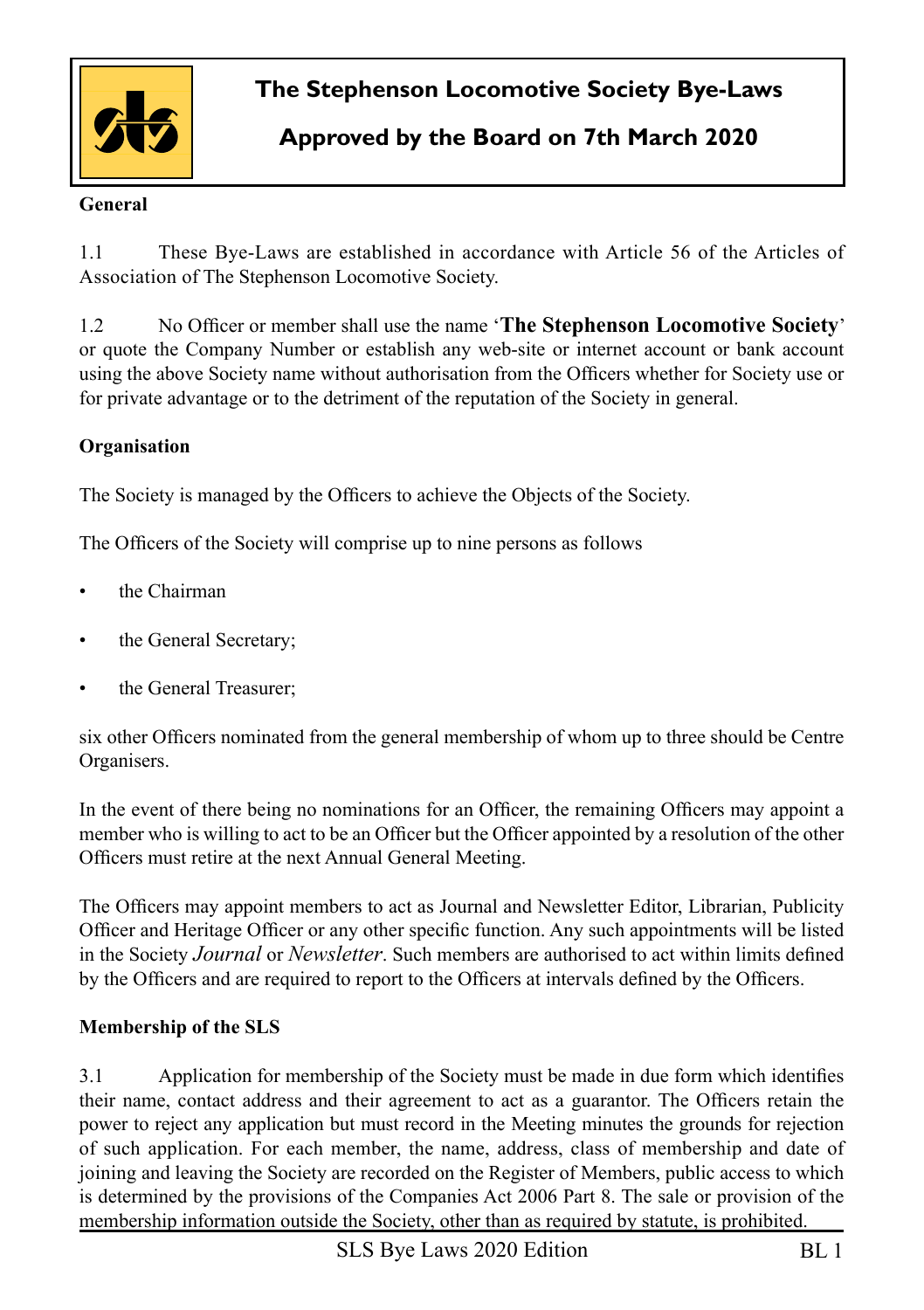Full Members are natural persons aged 18 or more who agree to be guarantors and pay the Annual Subscription (Bye-Law 4);

Life Members are natural persons aged 18 or more who at 1st January 2017 were Life Members or by resolution of the Board thereafter are made Life Members. Life Members do not pay an Annual Subscription but must agree to be guarantors to have the rights of members in the Articles of Association including the right to vote at general meetings;

Junior Members are persons aged under 18 years who must transfer to Full Membership on the 1st January following their 18th birthday. Junior Members do not have the rights of members in the Articles of Association including the right to vote at general meetings.

Honorary Members are natural persons proposed by the Officers and endorsed by the Annual General Meeting who will receive the Journal and Newsletter but not have the rights of members in the Articles of Association including the right to vote at general meetings.

Provisional Members are natural persons who are recruited under membership promotion schemes that Officers may by resolution define and advertise via the *Journal* and *Newsletter*  with a reduced level of annual subscription (which may be zero) for a defined period. These Members on agreeing to be guarantors enjoy all the benefits and must adhere to the obligations of Full Membership. At the end of the promotional period, the Provisional Member either becomes a Full Member, paying the annual subscription at the then-prevailing rate, or by declining to do so, leaves the Society forthwith. Provisional Members shall be entitled to receive the issue of the Journal and Newsletter current at the time of joining, and all subsequent issues published during their period of Provisional Membership.

Provisional Junior Members are natural persons aged under 18 years at the date of joining under a membership promotion scheme as defined in 3.1.5. At the end of the promotional period, the Provisional Junior Member would, as appropriate to their age at that date, either become a Full Member or Junior Member, paying the appropriate annual subscription at the then-prevailing rate, or by declining to do so, leave the Society forthwith. They must either transfer to Provisional Membership or apply for Full Membership, as appropriate, on 1st January following their 18th birthday. Provisional Junior Members enjoy all the benefits and must adhere to the obligations of Junior Membership. Provisional Junior Members shall be entitled to receive the issue of the Journal and Newsletter current at the time of joining, and all subsequent issues published during their period of Provisional Junior Membership.

The Officers may appoint a Membership Secretary and delegate to him/her the receipt of applications for membership, the affiliation of new members to a Centre and the custody of the names and addresses of the members. The Register of Members is held by the Company Secretary and is updated by the Company Secretary as changes are notified by the Membership Secretary.

## **Membership Subscriptions**

The Officers will propose the annual subscription rate to the Annual General Meeting of the Society for implementation with effect from 1st January following.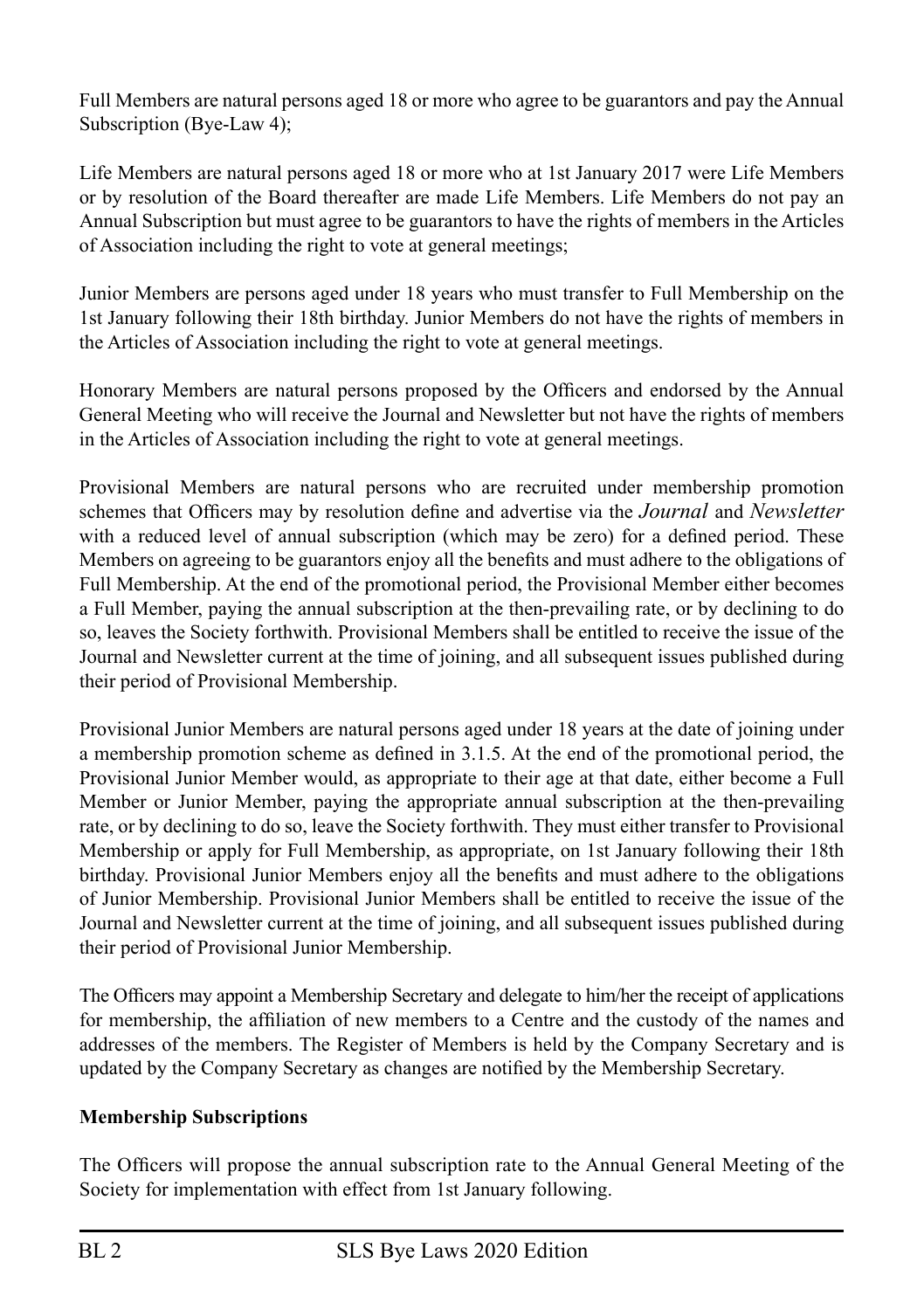Membership application includes agreement to be a guarantor and by virtue of payment of the annual subscription, a member will continue to be a guarantor under Article 3 of the Articles of Association.

Where two members reside at the same address and receive one copy of the Journal and *Newsletter*. a reduced subscription rate will be applied if requested by the members reflecting the reduced costs to the Society

All members in arrears shall receive a written reminder within three months of the due date and shall have their membership terminated should they not have paid within one month of the issue of that reminder.

A member changing their address shall notify the Membership Secretary immediately to maintain an accurate Register of Members.

The Officers may by resolution agree to vary the annual subscription of a member for a period in which compassionate circumstances prevail.

## **Honorary Office Holders and Members**

5.1 The Officers will propose for endorsement by the Annual General Meeting an Honorary President and not more than eight Vice-Presidents being suitable persons who are members of the Society or not.

On the death or resignation of any honorary office holder or honorary member, the Officers may appoint a replacement before the next Annual General Meeting.

A former President may hold the honorary title of Past President as the Officers propose and the Annual General Meeting agrees.

The Officers will propose for endorsement by the Annual General Meeting any Honorary Members.

## **Meetings**

6.1 Any meeting or visit or programme of meetings held under the name of The Stephenson Locomotive Society other than a general meeting of the Society must be organised by a Centre Organiser who is a Full member of the Society duly authorised by the Officers. The Centre Organiser is responsible to the Officers for ensuring the conduct of the meeting is appropriate and safe and for making substantiated claims to the Treasurer for reimbursement.

Where necessary those who take part in a meeting or visit organised by the Society, either alone or in conjunction with any other body, may be required to indemnify the Society, together with its officers, the leader of the visit and owners or occupiers of premises visited against any claim for injury or loss sustained which is caused by their own negligence during the course of the visit.